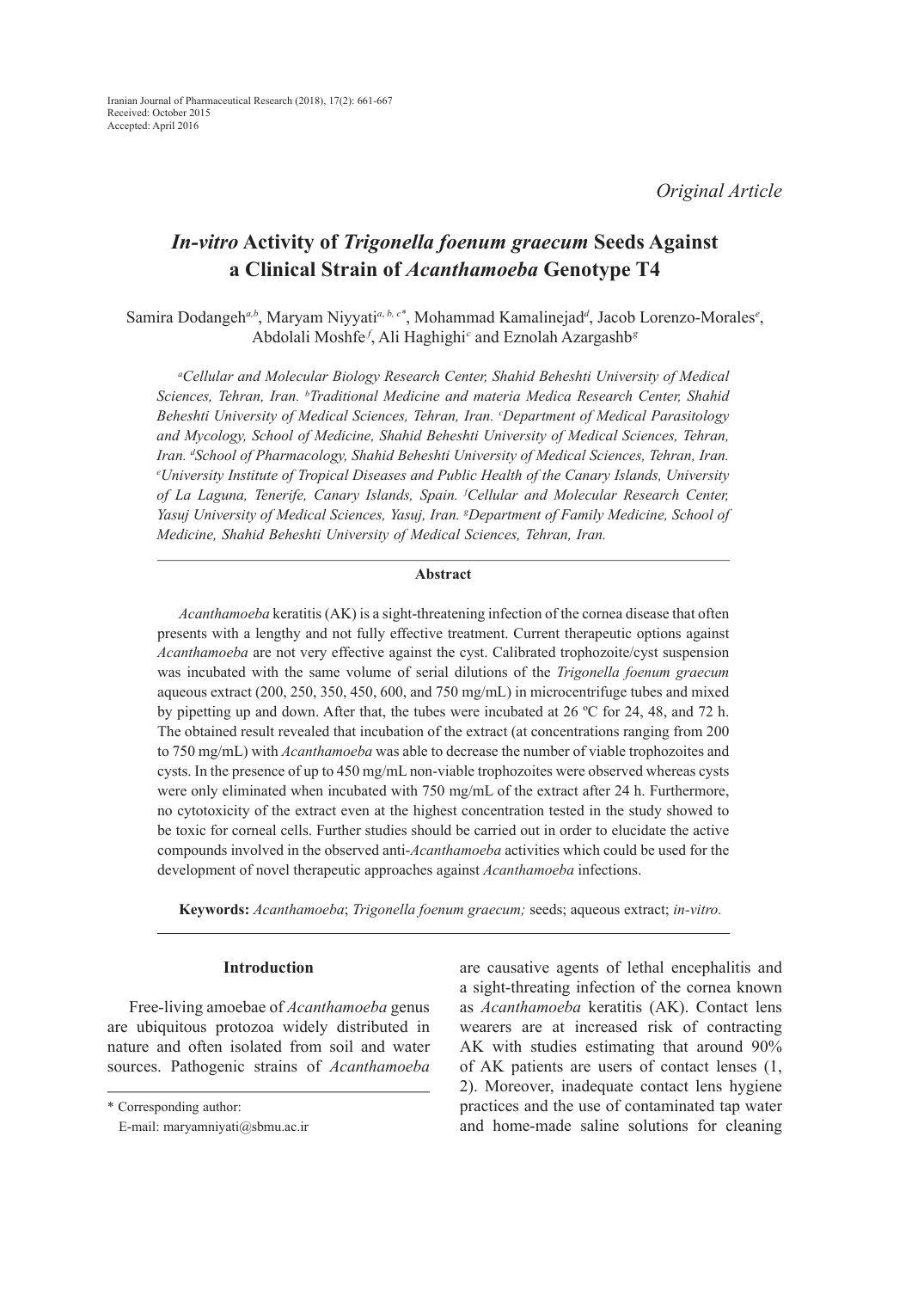the lenses and storage cases are the main risk factors for contacting AK (2-4). Clinical symptoms of AK include photophobia, severe pain, epithelial cell loss, a characteristic stromal ring-like infiltrate and blurred vision (2, 5). Regarding AK, it is important to mention that the lack of standardized diagnostic tests and awareness among clinicians results in a late diagnosis. Moreover, effective treatment with a combination of drugs has been reported mostly when initiated in early stages of the disease. However, when diagnosis is late, the majority of current therapeutic agents have been reported to be ineffective since amoebic cysts resist the action of these agents within the corneal stroma (4).

Currently, the recommended treatment regimen for AK includes a biguanide (0.02% polyhexamethylene biguanide, PHMB, or 0.02% chlorhexidine digluconate) together with a diamidine (0.1% propamidine isethionate, also known as Brolene, or 0.1% hexamidine, also known as Desomedine) (6). Chlorhexidine and PHMB as monotherapy agents have been proven not to be sufficient against clinical or environmental strains of *Acanthamoeba* and have highlighted the importance of multiplestrain testing of drugs against *Acanthamoeba* as their effectiveness might depend on the *Acanthamoeba* isolate (6-8).

Higher plants are currently used as natural sources for the discovery of novel active compounds (9). Many other natural products of diverse molecular structure have demonstrated anti-parasitic activity in the laboratory and represent interesting lead structures for the development of new and urgently needed antiparasitic drugs (10). The herb *Trigonella foenum graecum* (commonly known as Fenugreek) belongs to the *Fabaceae* (Papilionaceae) family and is grown in Iran, India, Northern Africa, and the United States (11). Interestingly, it is used in folk medicine in Iran ("Shanbalileh" in Iranian traditional medicine) due to its hypoglycaemic and anti-rheumatic properties (12, 13).

Previous studies on this plant species have demonstrated its activity against *Plasmodium falciparum* (14). Moreover, phytochemical screening of *Trigonella foenum graecum* has shown the presence of flavonoids, saponins, and alkaloids among other bioactive molecules (5, 15, 16).

In the present study, the *in-vitro* activity of the aqueous extract of *Trigonella foenum graecum*  seeds was evaluated against trophozoites and cysts of a clinical strain of *Acanthamoeba*. Additionally, an evaluation of its cytotoxic potential on corneal cells was also performed.

#### **Experimental**

*Preparation of the aqueous extract of Trigonella foenum graecum seeds*

Specimens of this plant species were collected from the Ray area of Iran and identified and approved by a local herbalist (Mohammad Kamalinejad) from the School of Pharmacology of Shahid Beheshti University of Medical Sciences, Tehran, Iran). The aqueous extract of the seeds was prepared, mixing 2 L of boiling distilled water per 100g of dried seeds of *Trigonella foenum graecum*. After that, the pan was quickly removed from the heat, covered with foil and after 4 h the contents of the container were squeezed and filtered using a 0.22 µm filter (Whatman paper). The obtained extract was dried for 24 h in a water bath in order to fully evaporate the water (17).

#### *Acanthamoeba strain*

The *Acanthamoeba* strain tested in this study was previously isolated from a corneal scrape which was collected from a soft contact lens wearer affected with AK. Briefly, the specimen was inoculated onto the surface of 1.5% nonnutrient agar (NNA) plates coated with heat killed *Escherichia coli* and incubated at 26 °C for up to 72 h. Following DNA extraction, PCR was used to confirm the microscopic identification. PCR analysis, DNA sequencing, and BLAST analysis allowed the classification of this strain as a member of the T4 genotype.

#### *Trophozoites preparation*

*Acanthamoeba* was grown at 26 °C in PYG axenic medium (0.75% [wt/vol] proteose peptone, 0.75% [wt/vol] yeast extract, and 1.5% [wt/vol] glucose) according to a previous study (8, 18). One mL of trophozoites in the stage of exponential growth (72–96 h) was collected and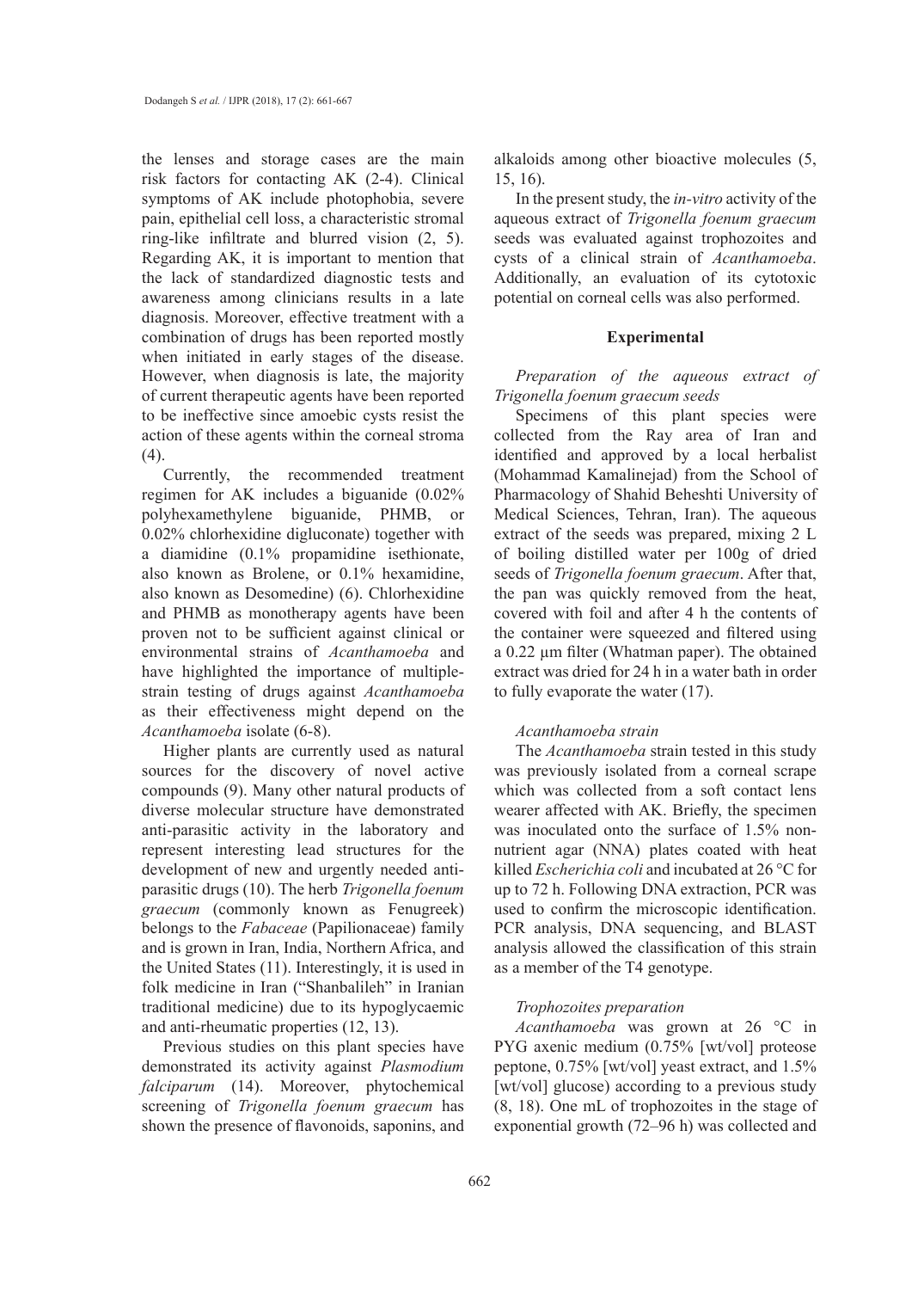centrifuged for 5 min at 2000 g, the supernatant discarded, and the sediment was washed twice with phosphate-buffered saline buffer (PBS). The viability of trophozoites was determined using 1% eosin and cell counts were done using a cell-counter chamber. Final concentration was adjusted to  $25 \times 10^4$  trophozoites per mL for the activity assays (19, 20).

## *Cysts preparation*

One hundred microliter of the axenic medium was inoculated directly onto the surface of 1.5% non-nutrient agar (NNA) plates and incubated in a humidified chamber at 26 °C. The agar surface was covered with 5 mL of PBS and cysts were removed from the base of NNA culture plates using a sterile cell scraper. Cysts were harvested from the suspension by centrifugation at 1500 g for 5 min, the supernatant was discharged, and the pellet was washed twice with PBS. Cysts in the obtained suspension were counted with a cell-counter chamber, and the suspension was adjusted to  $25 \times 10^4$  cysts/mL for the cysticidal activity assays (20, 21).

### *Evaluation of the activity*

150 µL of the calibrated trophozoite/cyst suspension was incubated with the same volume of serial dilutions of the *Trigonella foenum graecum* aqueous extract (200, 250, 350, 450, 600, and 750 mg/mL) in microcentrifuge tubes and mixed by pipetting up and down. After that, the tubes were incubated at 26 °C for 24, 48, and 72 h. In addition, control tubes were prepared: a negative control with trophozoites/cysts and PBS and a positive control with trophozoite/cysts and 0.02% chlorhexidine digluconate (prepared from a solution 20% in water CHX, C-9394; Sigma).

Three tubes were prepared for the evaluation of each concentration and measurements were repeated 5 times (22).

### *Effects of the extract against trophozoites and cysts of Acanthamoeba*

After the incubation periods at 26  $\degree$ C, 25 µL of the amoebic suspensions were mixed with the same volume of 1% eosin in a counting chamber. Unstained (viable) and stained (nonviable) cells were then counted. Approximately 100 *Acanthamoeba* trophozoites were examined in each time and all the tests were repeated three times. Additionally, cultures containing nonviable cysts were transferred onto a NNA agar plates seeded with *E. coli* and incubated at 26 °C during three days to confirm the observed results (22).

### *Cell line and culture conditions*

Human corneal epithelial cells (HCEC) (Invitrogen) were grown in Defined Keratinocyte SFM medium (DKSFM) according to manufacturer's instructions. Cells were prepared at 90% confluence for the cytotoxicity assays.

## *Evaluation of the toxicity of the aqueous extract*

The corneal cells  $(4 \times 10^4 \text{ cell})$  were incubated in 96 well plates for 24 h in the presence and absence of the tested concentrations of the plant extract. After that, twenty microliters of a MTT solution (MTT assay (4,5-dimethylthiazol-2-yl)-2, 5-diphenyl tetrazolium bromide) were added to each well. The plates were then incubated for 4 h at 37 °C in a  $CO_2$  incubator. In the next step 180 µL of medium was discarded and 180 μL of methanol/DMSO solution (50:50) were added to each well. Plates were then further incubated on a plate shaker after adding formazan crystals to allow thoroughly mixture of the added reagents. The cells viability was checked using colorimetric assay with micro plate reader (Biotek, Germany) (23).

The statistical analysis of data was performed using the SPSS software version 15.0. *P* values < 0.001 were considered as statistically highly significant.

### **Results**

The present study was investigated the amoebicidal activity of the aqueous extract of the seeds of *Trigonella foenum graecum*. The obtained results showed that the tested extract exhibited activity against the trophozoite stage of *Acanthamoeba* at concentrations ranging from 200 to 750 mg/mL. The lowest concentration of the extract that was tested (200 mg/mL) failed to eliminate the whole population of trophozoites. Furthermore, cysts were only eliminated when incubated (for 24 h) with concentrations of 750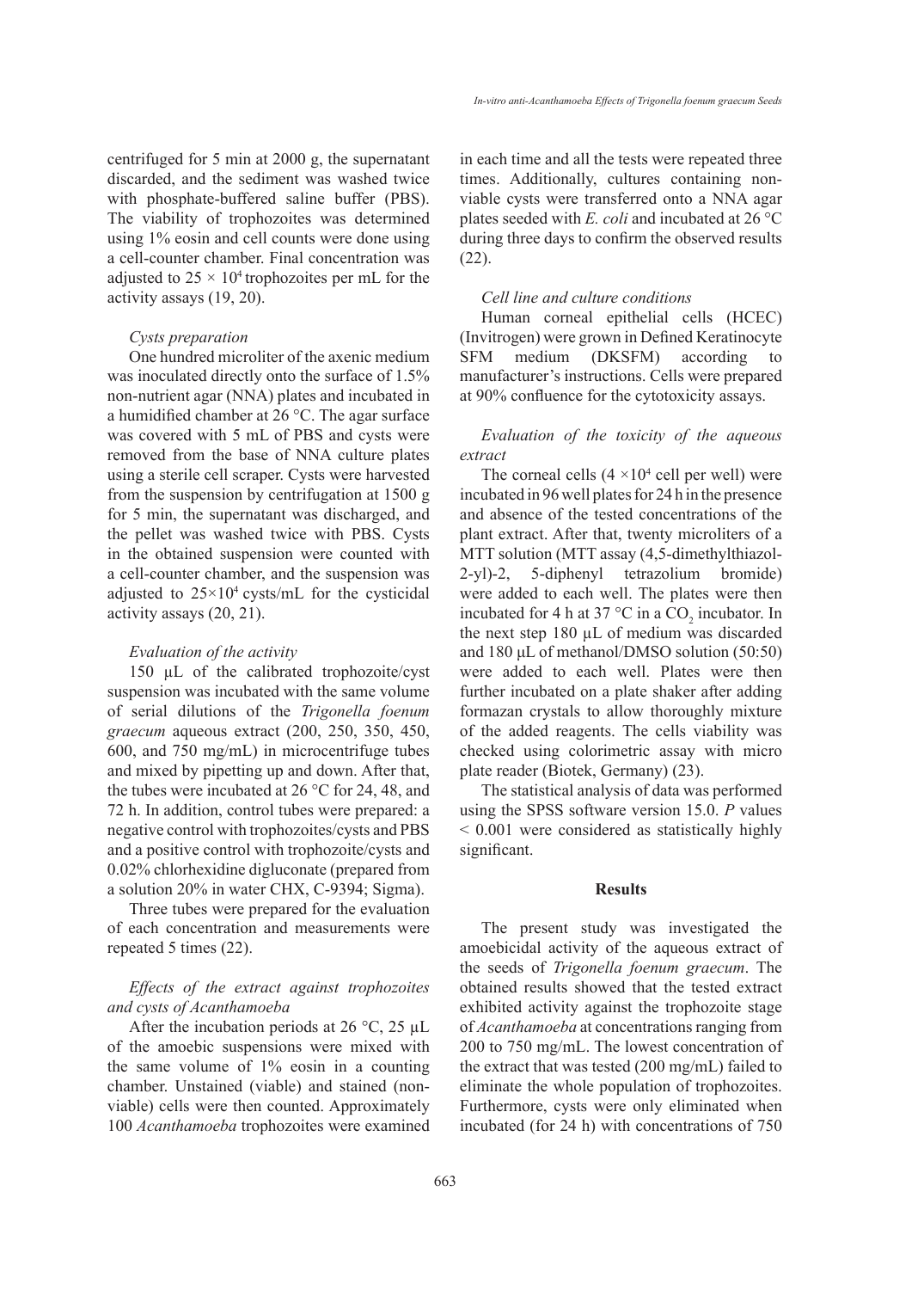| 72 h             | 48 h             | 24 <sub>h</sub>  | Amoebae form | Dose (mg/mL) |
|------------------|------------------|------------------|--------------|--------------|
| $0 \pm 0$        | $0 \pm 0$        | $0 \pm 0^*$      | Trophozoites | 750          |
| $0 \pm 0$        | $0 \pm 0$        | $0 \pm 0$        | Cysts        |              |
| $0 \pm 0$        | $0 \pm 0$        | $0 \pm 0$        | Trophozoites | 600          |
| $0 \pm 0$        | $0 \pm 0$        | $0.4 \pm 0.63$   | Cysts        |              |
| $0 \pm 0$        | $0 \pm 0$        | $0 \pm 0$        | Trophozoites | 450          |
| $0 \pm 0$        | $3.07 \pm 1.22$  | $4.0 \pm 1.13$   | Cysts        |              |
| $0.87 \pm 0.51$  | $1.0 \pm 0.53$   | $3.07 \pm 1.22$  | Trophozoites | 350          |
| $1.0 \pm 0.53$   | $6.47 \pm 1.24$  | $7.7 \pm 1.38$   | Cysts        |              |
| $4.1 \pm 1.12$   | $4.0 \pm 1.13$   | $4.8 \pm 1.14$   | Trophozoites | 250          |
| $4.0 \pm 1.13$   | $9.07 \pm 2.54$  | $10.07 \pm 2.08$ | Cysts        |              |
| $5.0 \pm 1.41$   | $5.0 \pm 1.41$   | $8.07 \pm 1.27$  | Trophozoites | 200          |
| $5.0 \pm 1.41$   | $13.0 \pm 1.64$  | $15.0 \pm 2.1$   | Cysts        |              |
| $22.53 \pm 1.69$ | $23.7 \pm 1.62$  | $24.67 \pm 2.05$ | Trophozoites | Control      |
| $23.5 \pm 1.75$  | $23.07 \pm 1.62$ | $24.71 \pm 2.05$ | Cysts        |              |

**Table 1.** Effect of *Trigonella foenum graecum* aqueous extract on the survival and growth of *Acanthamoeba* trophozoites and cysts.

\*Data were expressed as mean ± SD.

mg/mL of the aqueous extract (Table 1). In the case of 600 mg/mL, only 1.6% of cysts wasn't affected after 24 h, however non-viable cysts were observed after 48 h. At the concentration of 750 mg/mL, all cysts were eliminated during the duration of the experiment (Table 1). Light microscopy revealed that the untreated *Acanthamoeba* cyst contained double walls: the ectocyst and endocyst walls. The endocyst appeared smooth and a clear space separated it from wrinkled ectocyst and non-treated trophozoite showed acanthopodia. Cysts treated with the extract showed a cytoplasmic clump and rounded walls and even some cysts presented empty walls (Figure 1A and 1B).

Nevertheless, it is important to mention that a time and dose dependent amoebicidal action of the extract was shown on both stages of the amoebae. In conclusion, in the presence of up to 450 mg/mL of the aqueous extract, non-viable trophozoites were observed whereas cysts were only eliminated when incubated with 750 mg/ mL of the extract after 24 h. Furthermore, no cytotoxicity of the extract even at the highest concentration tested in the study showed to be toxic for corneal cells (Table 2).

#### **Discussion**

*Acanthamoeb*a keratitis has generally been a medical challenge to most ophthalmologists. This devasting corneal disease is often treated with a combination of drugs such as polyhexamethylene biguanide (PHMB) or chlorhexidine and propamidine isethionate. However, only half of the patients have been reported to improve after treatment with the mentioned drugs when the disease is not early diagnosed (24). Moreover, biguanides present toxic effects on human keratocytes even at the lowest cysticidal concentrations (25). Treatment course for the mentioned drugs is also very lengthy and it may even last up to six months (26). The main drawback to the mentioned drugs is their toxicity and poor cysticidal effect (27, 28).

Thus, cysts resistance to current available drugs has prompted the researchers to develop novel anti-amoebic compounds. Recently, there is a raising trend to shift resources from currently chemical drugs to medicinal plants (29). Indeed, finding a natural compound with amoebicidal and cysticidal effect and non-toxic to human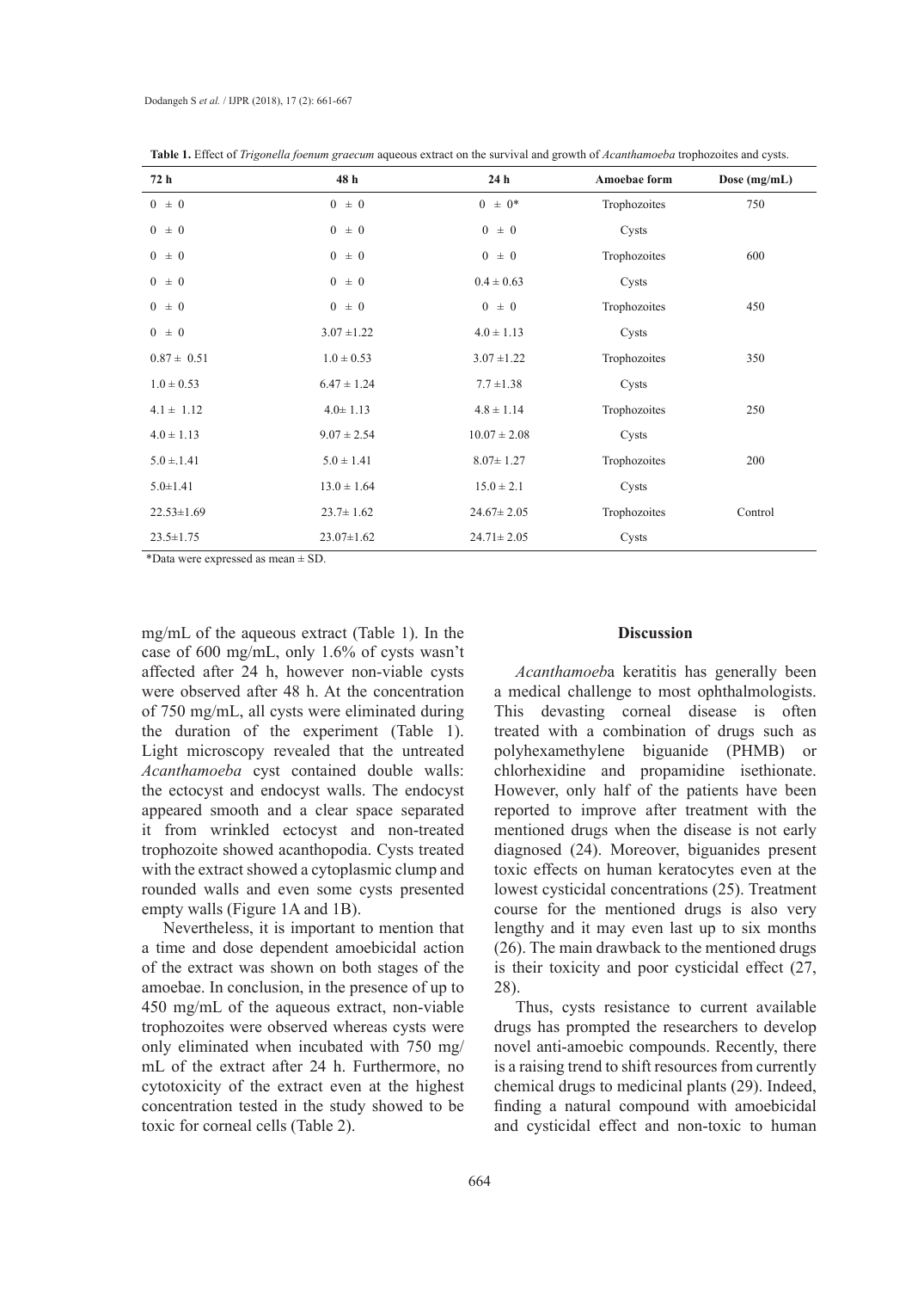| <b>Table 2.</b> Cytotoxic effect of <i>Irigonella foenum graecum</i> on corneal cells using MTT. |                  |  |
|--------------------------------------------------------------------------------------------------|------------------|--|
| Trigonella foenum graecum (mg/mL)                                                                | % Cell viability |  |
| 200                                                                                              | 100              |  |
| 250                                                                                              | 100              |  |
| 350                                                                                              | 100              |  |
| 450                                                                                              | 100              |  |
| 600                                                                                              | 100              |  |
| 750                                                                                              | 99               |  |
| 850                                                                                              | 95               |  |
| 1000                                                                                             | 94               |  |
| 1200                                                                                             | 93               |  |
| 1500                                                                                             | 93               |  |
| 2000                                                                                             | $90\,$           |  |
| Control                                                                                          | 100              |  |

**Table 2.** Cytotoxic effect of *Trigonella foenum graecum* on corneal cells using MTT.

cells is of utmost importance to manage AK cases.

In our study, the activity of the aqueous extract of *Trigonella foenum graecum* seed was evaluated against a clinical strain of *Acanthamoeba* since a previous study reported that this medicinal plant presented anti-parasitic properties when assayed in *Leishmania donovani*  and *Plasmodium falciparum* (16, 30).The present study showed that the tested aqueous extracts mL. were able to eliminate trophozoites and cysts

ttmost importance to manage AK of *Acanthamoeba* at the tested concentrations. It should be mentioned that in comparison with of the aqueous other researches regarding other medicinal graecum seed plants, we tested a higher concentrations (up ical strain of  $\frac{1}{10}$  to 750 mg/mL) and accordingly cytotoxic study reported evaluation on corneal cells was carried out. ed anti-parasitic The results confirmed that *Trigonella foenum* mania donovani graecum extracts has no cytotoxic effect on the 30). The present culture of corneal cells with the dose of 750 mg/ mL.  $\sigma$  manage  $\Delta N$  or *Acummunoeva* at the residu  $\frac{1}{2}$   $\frac{1}{2}$   $\frac{1}{2}$   $\frac{1}{2}$   $\frac{1}{2}$   $\frac{1}{2}$   $\frac{1}{2}$   $\frac{1}{2}$   $\frac{1}{2}$   $\frac{1}{2}$ 

zoites and cysts In addition, *T. foenum graecum* is a widely





**Figure 1.** A: Effect of aqueous extract of *Trigonella foenum graecum* on the proliferation of pathogenic *Acanthamoeba* cysts before treatment. B: Effect of aqueous extract of *Trigonella foenum graecum* on the proliferation of pathogenic *Acanthamoeba* cysts after treatment (at 750 mg/mL concentration (72 h).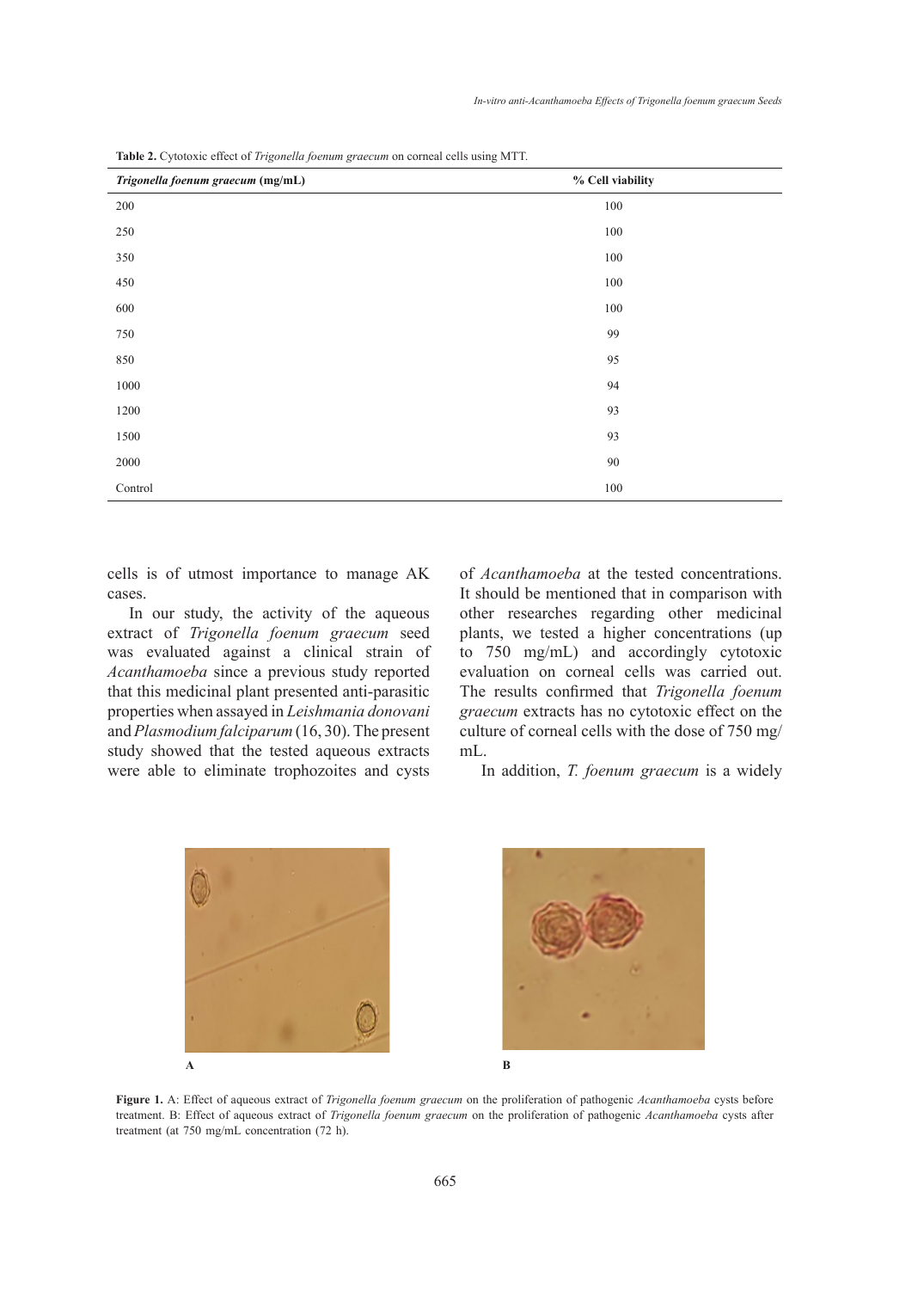used medicinal plant presenting antidiabetic, antiinflammatory, antipyretic (31), anthelmintic, and antibacterial properties (32). On the other hand, previous studies revealed that oral consumption of *Trigonella foenum graecum* lead to significant protection against eye cataract *in-vivo* (33). In an animal study, *T. foenum graecum* seeds powder showed the acute oral LD50 (Lethal Dosage) of  $> 5$  g/kg in rats (34). Further studies should be carried out in order to identify the active compounds in *T. foenum graecum* seeds.

Overall, the obtained experimental results of the present research demonstrated that *T. foenum graecum* could be used in the near future in order to obtain amoebicidal and cysticidal compounds for the treatment of *Acanthamoeba* infections. Toxicity tests reflected that the mentioned plant have none side-effects in corneal cells. Further *in-vitro* and *in-vivo* studies are needed in order to elucidate the active compounds involved in the observed anti-*Acanthamoeba* activities which could be used for the development of novel therapeutic approaches against *Acanthamoeba*  infections.

#### **Acknowledgment**

Dr. Jacob Lorenzo Morales was supported by the Ramón y Cajal Sub programme of the Spanish Ministry of Economy and Competitivity RYC201108863. This study has no conflict of interest. This work was supported by a grant from Shahid Beheshti University of Medical Sciences (Grant no: 92/149), Tehran, Iran.

#### **References**

- (1) Khan NA. *Acanthamoeba*: Biology and increasing importance in human health. *FEMS Microbiol. Rev.*  (2006) 30: 564-95.
- (2) Niyyati M, Lorenzo-Morales J, Rahimi F, Motevalli-Haghi A, Carmen M, Martin-Navarro C, Farnia S, Valladares B and Rezaeian M. Isolationand genotyping of potentially pathogenic *Acanthamoeba* strains from dust sources in Iran. *Trop. Med*. (2009) 103: 425-7.
- Rezeaian M, Farnia Sh, Niyyati M and Rahimi F. (3) Amoebic keratitis in Iran (1997-2007). *Iran. J. Parasitol*. (2007) 2: 1-6.
- Lorenzo-Morales J, Khan NA and Walochnik J. (4) An update on *Acanthamoeba* keratitis: diagnosis, pathogenesis and treatment. *Parasite* (2015) 22:10.
- (5) Kaur J, Singh H and Khan MU. Multifarious therapeutic

potential of fenugreek: A comprehensive review. *Int. J. Res. Pharm. Biomede. Sci.* (2011) 2: 863-71.

- Martín-Navarro CM, Lorenzo-Morales J, Cabrera-(6) Serra MG, Rancel F, Coronado-Alvarez NM, Piñero JE and Valladares B. The potential pathogenicity of chlorhexidine-sensitive *Acanthamoeba* strains isolated from contact lens cases from asymptomatic individuals in Tenerife, Canary Islands, Spain. *J. Med. Microbiol.* (2008) 57: 1399-404.
- Roongruangchai K, Roongruangchai J, Kaewmanee (7) S and Manoot D. Comparing lethal dose of povidoneiodine and Virkon to the *Acanthamoeba* cyst *in-vitro*  study. *Siriraj. Med. J*. (2008) 60: 187-9.
- (8) Khan NA. *Acanthamoeba* Biology and pathogenesis. University of Nottingham, UK: Caister Academic Press. *Act Parasit.* (2009) 54: 1230-2821.
- Tipu MA, Akhtar MS, Anjum MI and Raja ML. New (9) dimension of medicinal plants as animal feed. *Pak. Vet. J.* (2006) 26: 144-8.
- (10) Sifaoui I, López-Arencibia A, Ticona JC, Martín-Navarro CM, Reyes-Batlle M, Mejri M, Lorenzo-Morales J, Jiménez AI, Valladares B, Lopez-Bazzocchi I, Abderabba M and Piñero JE. Bioassay guided isolation and identification of anti-*Acanthamoeba* compounds from *Tunisian olive* leaf extracts. *Exp. Parasitol.* (2014) 145: 111-4.
- $(11)$  Ritu KH, Atam CH, Pal SB, Ashutosh G and Kalyan S. Antimirobial activity of ethnolic extract of *Trigonella foenum. Int. J. Pharm.* (2010) 1: 181-3.
- (12) Zargari A. Medicinal plants. Tehran: Tehran University Press (1996) 637, 927, 362 pp.
- $(13)$  Ghedira K, Goetz P and Le Jeune R. Fenugreek: *Trigonella foenum græcum* L. (Fabaceae ex. Leguminosae). *Phytothér*. (2010) 8: 180-4.
- Palaniswamy M, Pradeep BV, Sathya R and (14) Angayarkanni J. *In-Vitro* Anti-plasmodial Activity of *Trigonella foenum–graecum* L *Evide. Based. Complement. Alternat. Med.* (2008) 7: 441-5.
- (15) Kochhar A, Nagi M and Sachdeva R. Proximate composition, available carbohydrates, dietary fibre and anti-nutritional factors of selected traditional medicinal plants. *J. Hum. Ecol*. (2006) 19: 195-9.
- $(16)$  Billaud C and Adrian J. Fenugreek: composition, nutritional value and physiological properties. *Sci. Ailments*. (2001) 21: 3-26.
- Mehrabani Natanzi M, Pasalar P, Kamalinejad, (17) Dehpour AR, Tavangar SM, Sharifi R, Ghanadian N, Rahimi-Balaei M and Gerayesh-Nejad S. Effect of aqueous extract of *Elaeagnusangustifolia* fruit on experimental cutaneous wound healing in rats. *Acta. Medica. Iran*. (2012) 50: 589-96.
- (18) Rahdar M, Niyyati M, Salehi M, Feghhi M, Makvandi M, Pourmehdi M and Farnia S. Isolation and genotyping of *Acanthamoeba* strains from environmental sources in ahvaz city, khuzestan province, southern iran*. Iran. J. Parasitol*. (2012) 7: 22-6.
- (19) Perrine D, Chenu JP, Georges P, Lancelot JC, Saturnino C and Robba M. Amoebicidal efficiencies of various Diamidines against two strains of *Acanthamoeba*